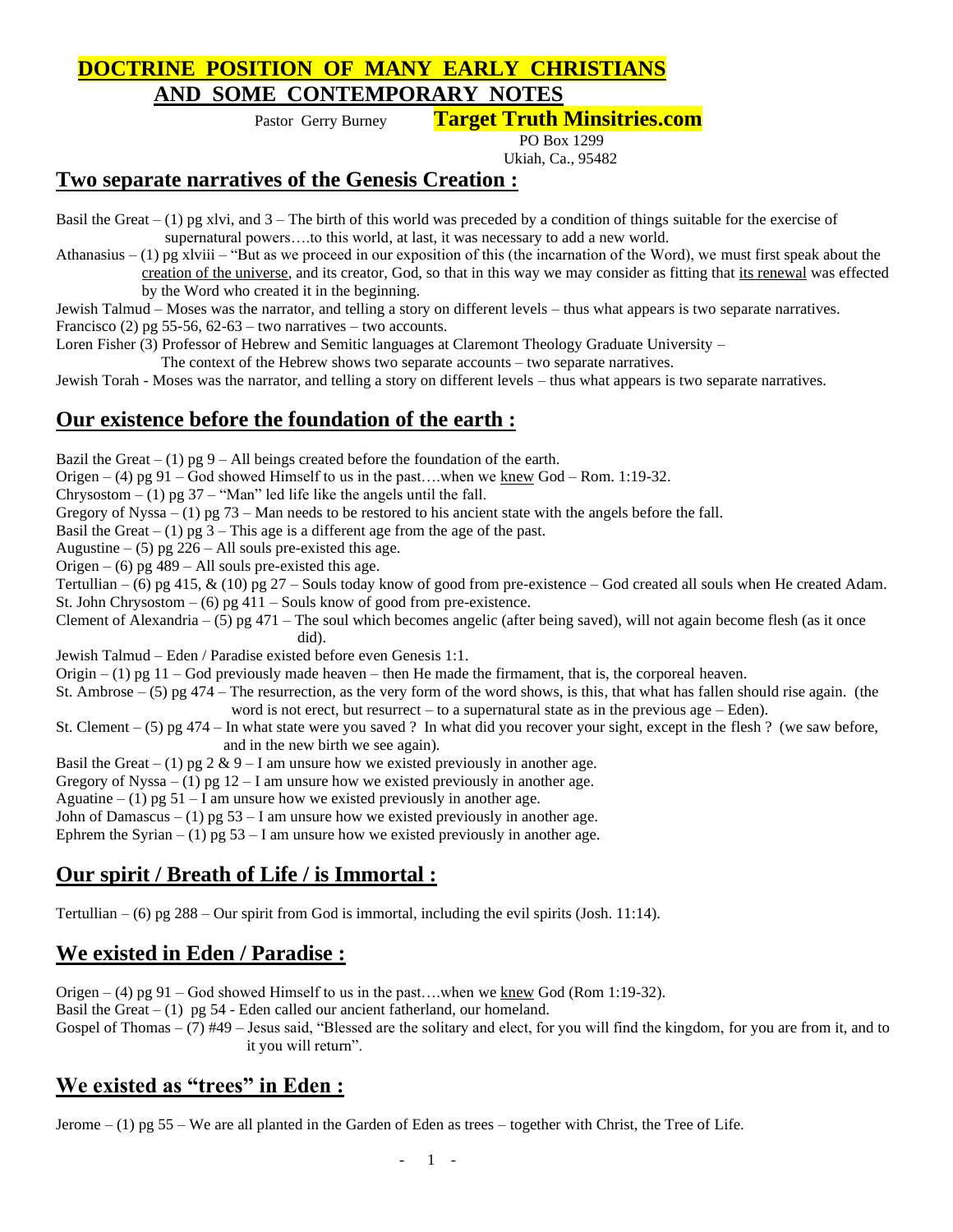### **Angels as supernatural material beings, and not spirit :**

Justin Martyr – (6) pg 18  $& 201$  – Angels came to earth and had children with human women – Gen. 6. Irenaeus – (6) pg 18 & 201 – Angels came to earth and had children with human women – Gen. 6. Commodiauus - (6) pg 18  $& 201$  – Angels came to earth and had children with human women – Gen. 6. Julias Adricuhus - (6) pg 18 & 201 – Angels came to earth and had children with human women – Gen. 6. Lactantius - (6) pg 18  $& 201 -$  Angels came to earth and had children with human women – Gen. 6. Archelaus - (6) pg 18  $\&$  201 – Angels came to earth and had children with human women – Gen. 6. Maves - (6) pg 18  $\&$  201 – Angels came to earth and had children with human women – Gen. 6. Tatian - (6) pg 18  $\&$  201 – Angels came to earth and had children with human women – Gen. 6. Origen - (6) pg 18  $\&$  201 – Angels came to earth and had children with human women – Gen. 6. Gregory of Nazianzus – (1) pg 33 & 34 – "man" was created as a new angel St. Clement of Alexandria – (5) pg 471 – the soul which becomes angelic (after being saved), will not again become flesh (as it once did). St. Gregory of Nazianzus – (5) pg 471 – Unsure of the angels state as being spirit, as we become angelic. Origen  $-(5)$  – pg 472 – Unsure of the angels state as being spirit, as our original nature is supernatural.

### **View of Original Sin in Eden / Paradise :**

Augustine  $- (1)$  pg 39 – "man" not called a child of this world until he sinned.

- Constantius (4) pg 137 Letter of St. Paul to Romans: All men followed the example of Adam, and sinned (Rom.  $5:12$  all sinned – past tense – before this age).
- Origen  $-$  (4) pg 136 For all have sinned, including Adam Rom. 5:12. Past tense Greek Aorist a single past action by each individual.

Justin Martyr – (6) pg 271 - For all have sinned, including Adam – Rom. 5:12. Past tense – Greek Aorist – a single past action by each individual.

Jerome  $- (1)$  pg  $142 -$  We fell from paradise - by Christ we will be restored to paradise.

Chrysostom  $- (1)$  pg 37 – "man" led life like the angels until the fall.

Gregory of Nyssa – (1) pg 73 – "man" needs to be restored to his ancient state with the angels before the fall.

Basil the Great – (1) pg  $54$  – Eden called our ancient fatherland – our homeland.

Augustine  $- (1)$  pg 10 – Firmament divides heavenly matter – angels / souls, from perishable matter – flesh / man.

Tertullian  $-$  (6) pg415 – Souls know of good from the pre-existence.

St. John Chrysostom - (6) pg415 – Souls know of good from the pre-existence

Augustine – (5) pg 226 – Babies who die without the sacraments are doomed to hell, because of their sin before birth.

St. Clement of Alexandria – (5) pg 471 – The soul which becomes angelic (after being saved), will not again become flesh (as it once did).

Charles Ryrie (8) For all have sinned – past tense – Greek Aorist – a single past action by each individual.

Millard Erickson (9) For all have sinned – past tense – Greek Aorist – a single past action by each individual.

Ancient Commentary Romans (4) pg 135 – Most are unsure as to exactly how each person sinned in the past, unless we existed in Eden.

St. John Chrysostom – (5) pg 524-525 - Unsure as to exactly how each person sinned in the past, unless we existed in Eden. St. Augustine (5) pg 534-535 - Unsure as to exactly how each person sinned in the past, unless we existed in Eden.

### **Waters Above and Below are Beings, Souls, Host :**

Hexaemeron (1) pg 10 – These waters are beings, souls, and host of heaven – the waters below have fallen. Augustine  $- (1)$  pg 10 – Firmament divides the heavenly matter – angles / souls, from the perishable matter – flesh / man. Origen  $- (1)$  pg  $11 -$  God previously made heaven – then He made the firmament, that is, the corporeal heaven.

### **We are Fallen from the Angels:**

Gregory of Nyssa – (1) pg 73 – "The resurrection promises us nothing else than the restoration of the fallen to their ancient state; for the grace we look for is a certain return to the first life, a bringing back again to paradise those who were cast out from it. If then the life of those restored is closely related to that of the angels, it is clear that the life before the transgression was a kind of angelic life, and hence also our return to the ancient condition of life is compared to the angels."

Gregory of Nazianzus – (1) pg  $33$  – Redeemed man is a new angel.

Chrysostom  $- (1)$  pg 37 – "man" led a life like the angels until he sinned.

Origen – (6) pg 489 – He speculated that souls existed in another world prior to their birth in humans. "It appears to me that this will be seen more clearly at last if each being – whether heavenly, earthly, or infernal – is said to have the causes of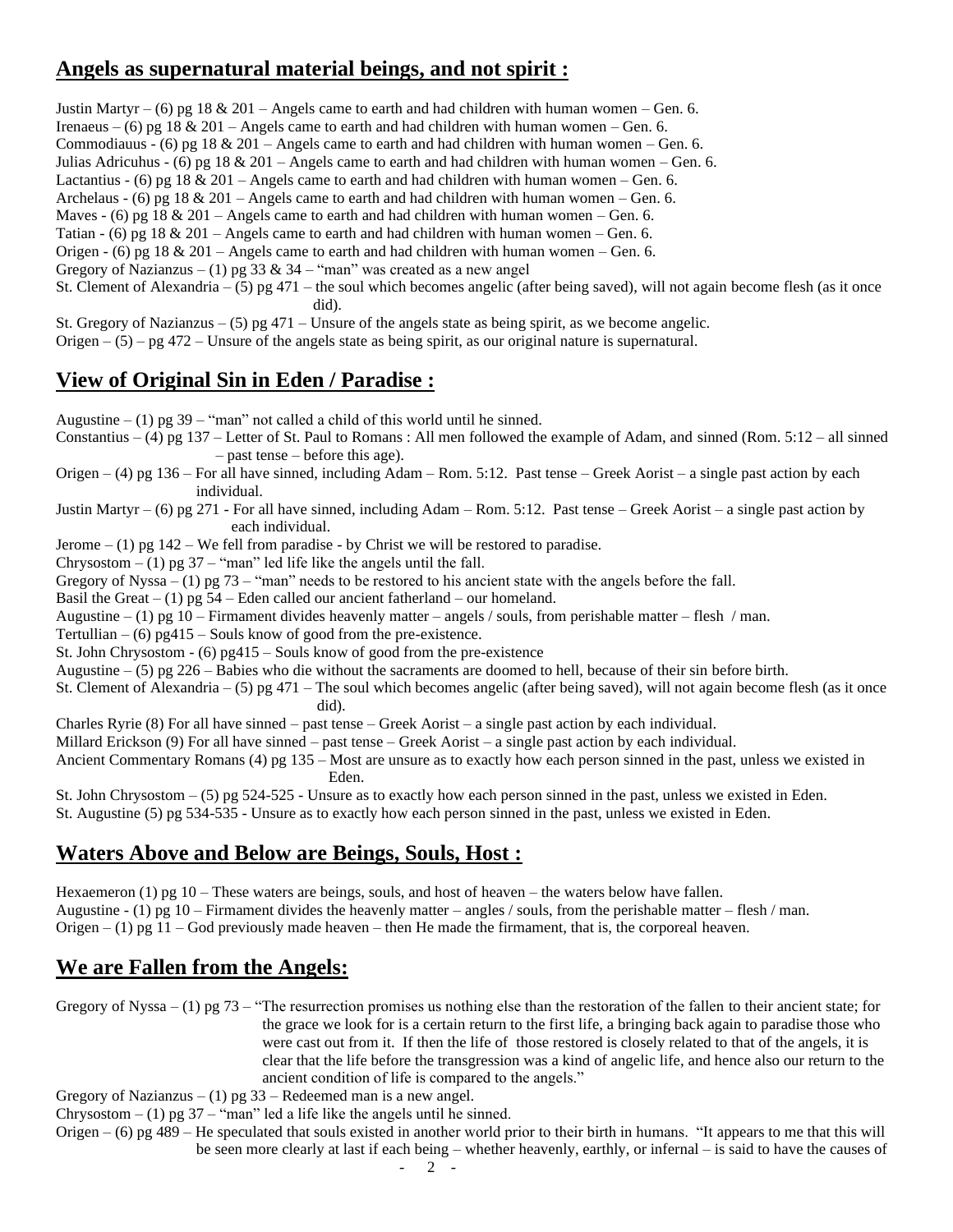his diversity in himself, prior to his bodily birth…There is no doubt that at the Day of Judgment, the good will be separated from the bad (and the just from the unjust) and all will be distributed according to their past." "And in consequence of this prior existence, our souls contracted a certain amount of guilt in their sensitive nature, before their birth in the body." "I say that God did not begin to work for the first time when he made this visible world. Just as there will be another world after its destruction, so also I believe that other worlds existed before the present one came into being, and both of these positions are confirmed by the authority of the Holy Scriptures – Eccl 1:9-10."

Augustine  $- (1)$  pg 10 – The firmament divides the heavenly matter (angels / souls), form the perishable matter (man / flesh). Clement of Alexandria – (5) pg 471 – The soul which becomes angelic (after being saved), will not again become flesh

(as it once did).

St. Ambrose - (5) pg 472 – The resurrection, as the very form of the word shows, is this, that what has fallen should rise again. The word is not erect, but resurrect – to a supernatural state as in the previous age (Eden).

St Clement – (5) pg 474 – In what state were you saved ? In what did you recover your sight, except in this flesh – we saw before, and in the new birth we see again.

### **We are Predestined :**

Ancient Commentary – Romans – (4) pg 233 – Most early Christians were unsure of how God justified predestination, unless God knew us in a previous existence.

Cyril of Alexandria – (4) pg  $237$  – God knew us before we were born, and predestined us.

# **The Earth Exists as a Real Planet in Genesis 1:2, Not a Formless Chaos of Gases :**

Basil the Great – (1) pg  $3$  – This age is different from the age of the past – earth was a part of past age. Gorman Gray – (8) The earth is not formless or in chaos (Gen. 1:2) – it existed already – it is here seen as barren and desolate. David Eckman – Professor of Hebrew at Western Seminary. The context of the Hebrew is that the earth is fully formed in the beginning, and becomes barren and desolate, not formless.

J. Watts & Billy Smith – Baptist Theological Seminary – The better translation of the Hebrew in the context is not that God "moved" over the waters, but that He Brooded.

Basil the Great – (1) pg  $2 \& 9$  – Most early Christians were unsure whether the earth was formless.

Gregory of Nyssa – (1) pg  $12$  – Early Christians were unsure whether the earth was formless, or not.

### **Two Separate Accounts or Narratives of The Genesis Creation – 7 Day and Eden :**

Basil the Great – (1) pg xlvi, and  $3$  – The birth of this world was preceded by a condition of things suitable for the exercise of supernatural powers….to this world, at last, it was necessary to add a new world.

Athanasius  $- (1)$  pg xlviii – "But as we proceed in our exposition of this (the incarnation of the Word), we must first speak about the creation of the universe, and its creator, God, so that in this way we may consider as fitting that its

renewal was effected by the Word who created it in the beginning.

Jewish Talmud – Moses was the narrator, and telling a story on different levels – thus what appears is two separate narratives. Francisco (2) pg 55-56,  $62-63$  – two narratives – two accounts.

Loren Fisher (3) Professor of Hebrew and Semitic languages at Claremont Theology Graduate University – The context of the Hebrew shows two separate accounts – two separate narratives.

Jewish Torah - Moses was the narrator, and telling a story on different levels – thus what appears is two separate narratives.

## **Men Profaned the Name of the Lord in Genesis 4:26 :**

Jewish Mishnah – Man profaned God and began idolatry. Jewish Targums - Man profaned God and began idolatry.

Jarome and Hermadadies - (9) pg 292 – With Enosh began idolatry.

## **Angels, not Humans, Took Wives in Genesis 6 :**

Justin Martyr – (6) pg 18,  $& 201$  – Angels came to earth and had children with human women. Irenaeus - (6) pg 18, & 201 – Angels came to earth and had children with human women. Commodiauus - (6) pg 18,  $& 201 -$  Angels came to earth and had children with human women. Julias Adriculias - (6) pg 18,  $& 201 -$  Angels came to earth and had children with human women. Lactantius - (6) pg 18,  $& 201 -$  Angels came to earth and had children with human women. Archelaus - (6) pg 18,  $& 201 -$ Angels came to earth and had children with human women.